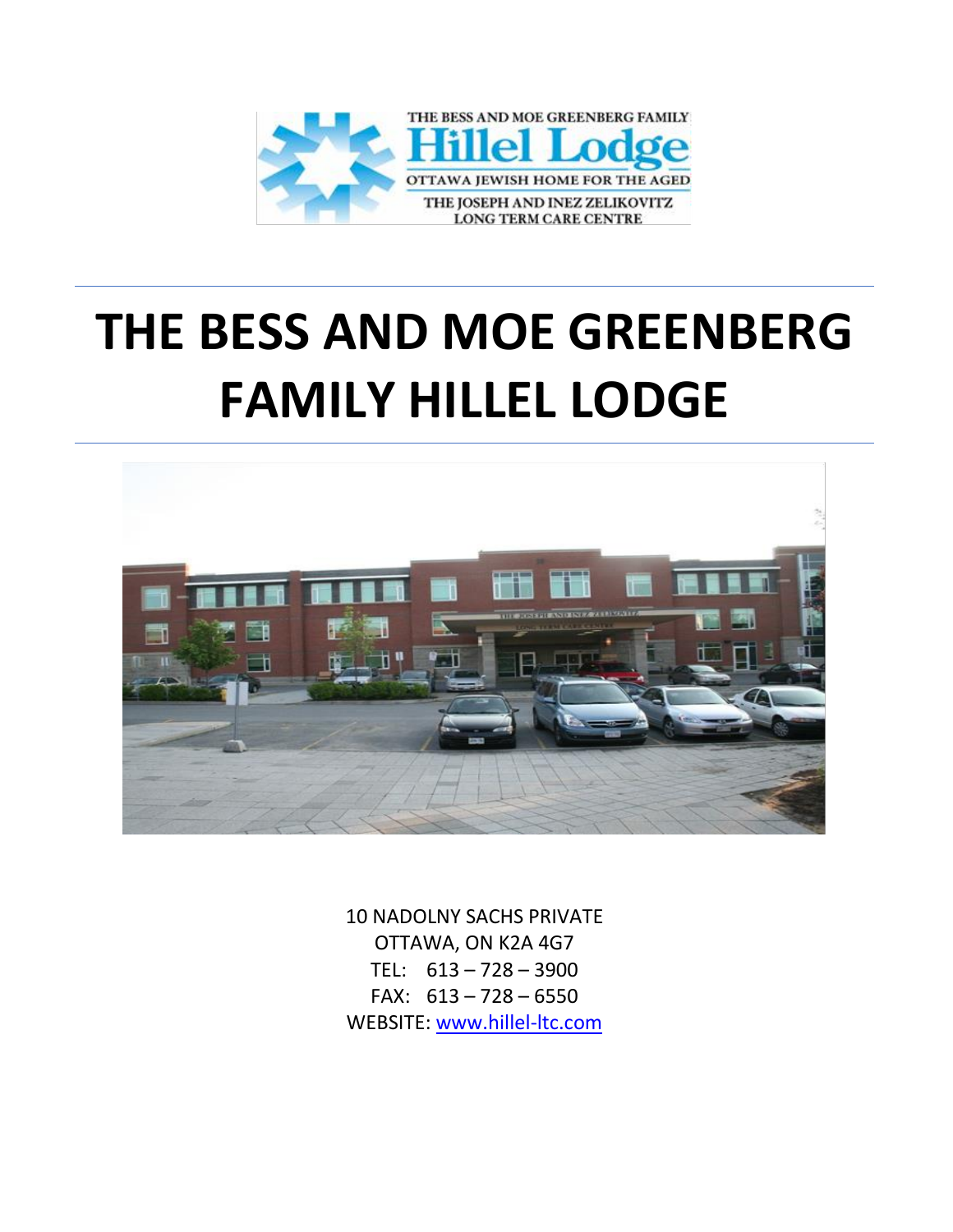# **TABLE OF CONTENTS**

| PAGE 4  ABOUT THE BESS AND MOE GREENBERG FAMILY HILLEL LODGE           |
|------------------------------------------------------------------------|
|                                                                        |
|                                                                        |
|                                                                        |
|                                                                        |
|                                                                        |
| PAGE 8  PSYCHO-GERIATRIC OUTREACH SERVICES & BEHAVIOUR SUPPORT ONTARIO |
|                                                                        |
|                                                                        |
|                                                                        |
|                                                                        |
|                                                                        |
|                                                                        |
|                                                                        |
|                                                                        |
|                                                                        |
| PAGE 12  ADDITIONAL SERVICES AVAILABLE IN-HOUSE (ADDITIONAL COST)      |
|                                                                        |
|                                                                        |
|                                                                        |
|                                                                        |
|                                                                        |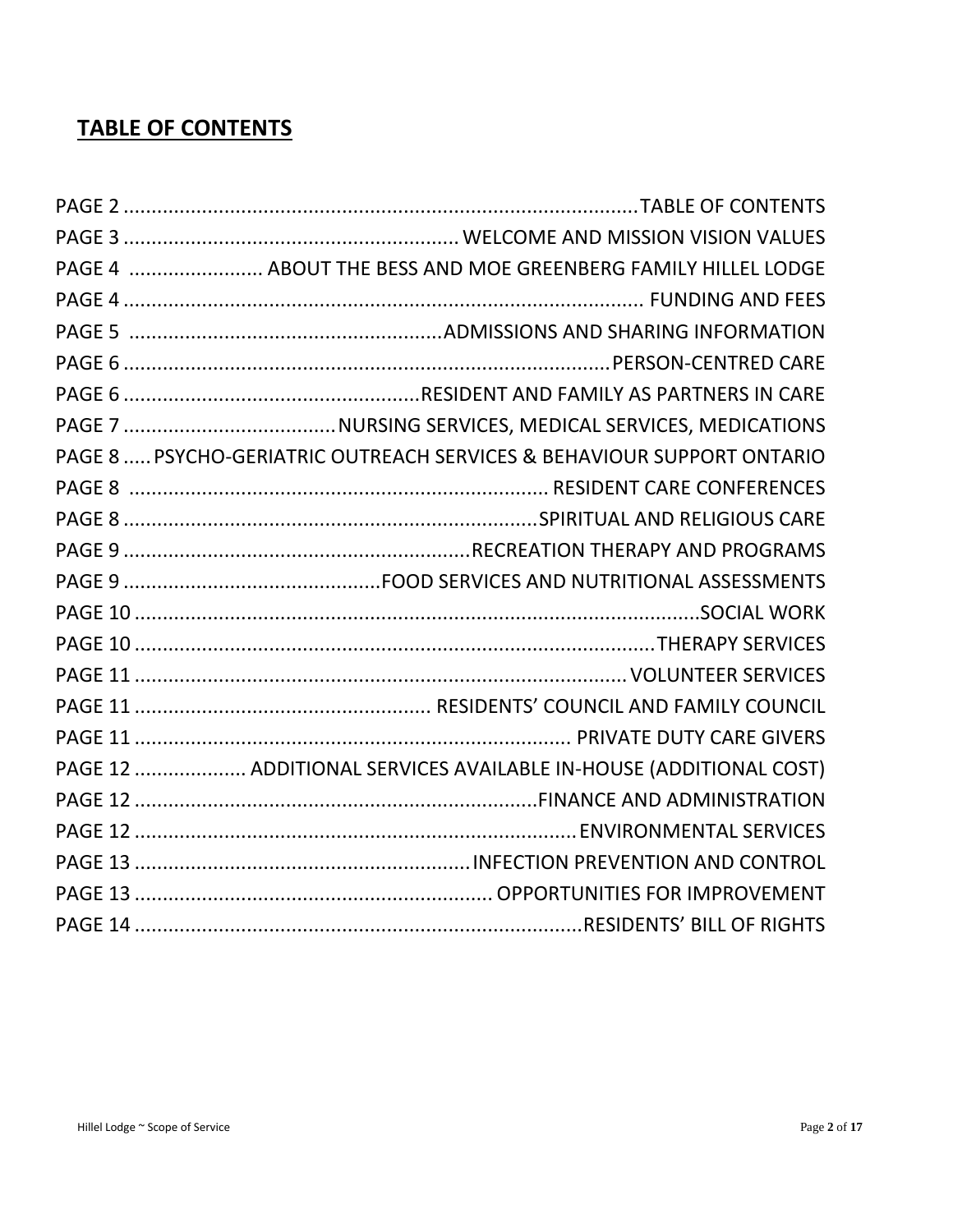#### **WELCOME**

On behalf of the Board, Management and all members of the staff, I would like to welcome you to The Bess and Moe Greenberg Family Hillel Lodge. We have a long tradition of honouring our fathers and mothers. The principles of Judaism are integrated into all that we do, whether it is our kosher food, spiritual and cultural programming, or the beliefs that guide us.

Our common goal is to create a Home that is caring and supportive for the resident. Every member of the staff shares a passion for providing the best care to each one of our residents. We will be pleased to assist you in any way we can and will be available to answer your questions.

Sincerely,

Ted Cohen, Chief Executive Officer The Bess and Moe Greenberg Family Hillel Lodge

#### **MISSION, VISION, AND VALUES**

#### *Mission Statement* **~** *This is why we are here***.**

Our mission is to provide compassionate long-term care that empowers residents to lead full and engaged lives in a welcoming Jewish environment.

*Vision Statement* **~** *This is what we want to be***.**

The Lodge will continually strive to be at the forefront of person-centred long-term care.

#### *Values* **~** *This is what guides our actions.*

Collaboration and Teamwork Excellence and Innovation Dignity and Respect Compassion and Caring Integrity and Accountability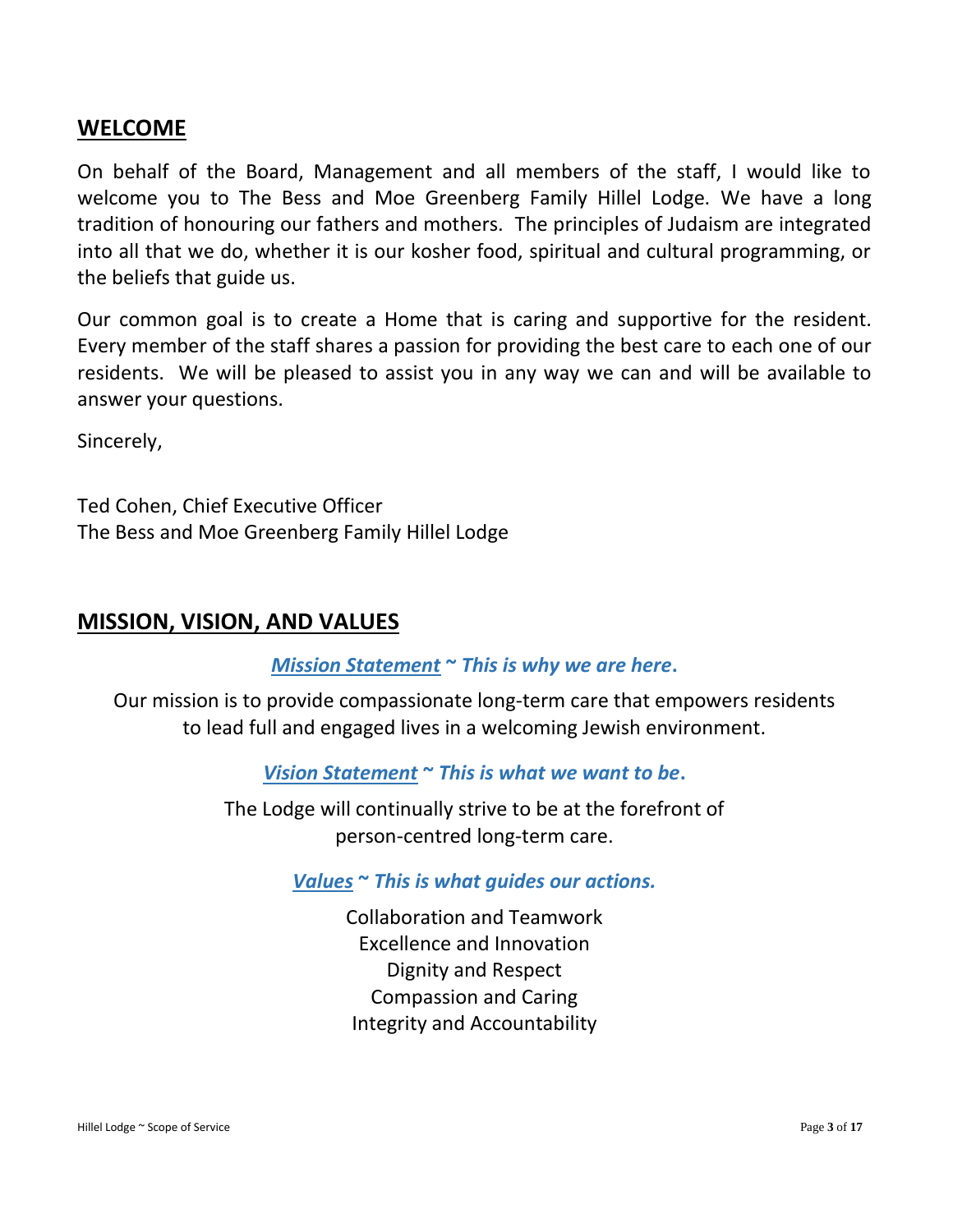# **ABOUT THE BESS AND MOE GREENBERG FAMILY HILLEL LODGE**

The Ottawa Jewish Home for the Aged was founded by concerned members of the Ottawa Jewish community who sought to establish a Home for the accommodation of Jewish elderly. The original building, Hillel Lodge, was officially opened on October 10, 1965, and through various expansions, in September 2000, the Lodge relocated to the Joseph and Inez Zelikovitz Long-Term Care Centre on the Jewish Community Campus. On December 19, 2011, the Joseph and Inez Zelikovitz Pavilion was opened bringing the Lodge's total beds to its present complement of 121; 75 private rooms, 18 semi-private (each with a private room and shared bathroom), and 14 shared or basic rooms (two beds / room with a shared bathroom).

There are 5 care units, 4 accommodating 25 residents each and 1 with 21 residents; each smaller than the average unit size of 32 beds/unit. The Two East care unit is a secure unit which meets the needs of residents with dementia. As Hillel is a residence, care is provided 24 hours a day, 7 days a week.

As part of the Ottawa Jewish Community Campus, the Lodge is part of a continuum of life. Conveniently located, the campus is visited daily by hundreds of people of all ages who work, visit or attend school here. This serves to enrich the lives of the residents who are included in community events and benefit from inter-generational programming.

#### **FUNDING AND FEES**

The Lodge is recognized as a Charitable Home and operates under the *Long-Term Care Homes Act 2007*. Funding is provided by resident fees, the Ottawa Jewish Community, and the Province of Ontario. Contributions are also received from the Home's Auxiliary, private donations, as well as various government grants. Funds related to donations and memberships are also collected on behalf of the organization by the Hillel Lodge Long Term Care Foundation. It is also a funded member agency of the Jewish Federation of Ottawa.

Residents are charged on a monthly basis and are billed once per month. The rate is set annually by the Province of Ontario and is the same for all long-term care facilities. For residents who qualify, a rate reduction due to income level or exceptional circumstances may be available on the Basic room daily rate. The most current fee information can be obtained from our website [www.hillel-ltc.com.](http://www.hillel-ltc.com/)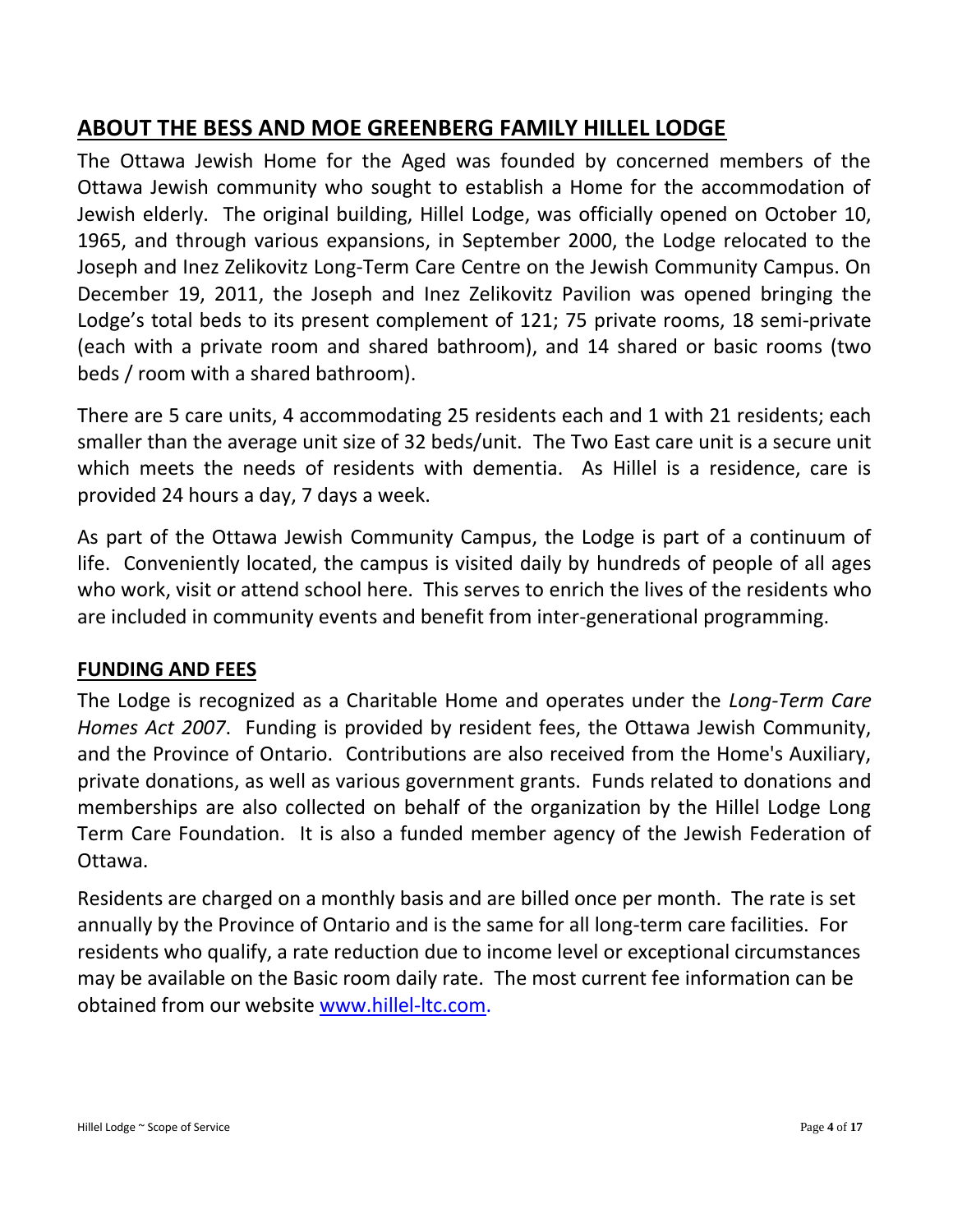## **ADMISSION**

Admissions to the Lodge follow the criteria outlined in the *Long-Term Care Homes Act, 2007* regulations (ONTARIO REGULATION 79/10 Section 155) and are arranged through Home and Community Care Support Services Champlain (HCCSS).

<http://healthcareathome.ca/champlain/en/care/Pages/Getting-Long-Term-Care.aspx>

#### **Criteria for eligibility, long-stay**

**155.** (1) A placement co-ordinator shall determine a person to be eligible for long-term care home admission as a long-stay resident only if,

- (a) the person is at least 18 years old;
- (b) the person is an insured person under the *Health Insurance Act*;
- (c) the person,
	- (i) requires that nursing care be available on site 24 hours a day,
	- (ii) requires, at frequent intervals throughout the day, assistance with activities of daily living, or
	- (iii) requires, at frequent intervals throughout the day, on-site supervision or on-site monitoring to ensure his or her safety or well-being;
- (d) the publicly-funded community-based services available to the person and the other caregiving, support or companionship arrangements available to the person are not sufficient, in any combination, to meet the person's requirements; and
- (e) the person's care requirements can be met in a long-term care home.
- (2) In this section,

"nursing care" means nursing and other personal care given by or under the supervision of a registered nurse or a registered practical nurse.

#### **SHARING INFORMATION**

An Information Board is located on the first floor near reception in order to keep resident, families and visitors informed about current policies, inspection reports, monthly recreation calendars, and items of interest pertaining to programs and services available for seniors within the Ottawa region.

A newsletter is produced bi-monthly containing information, news items, and events of interest to residents and family.

Communications are sent directly to residents / Power of Attorney (POA) / Substitute Decision Maker (SDM) when the Home needs to update residents and families on new policies and/or changes in services or fees.

Please also see our web site at [www.hillel-ltc.com.](http://www.hillel-ltc.com/)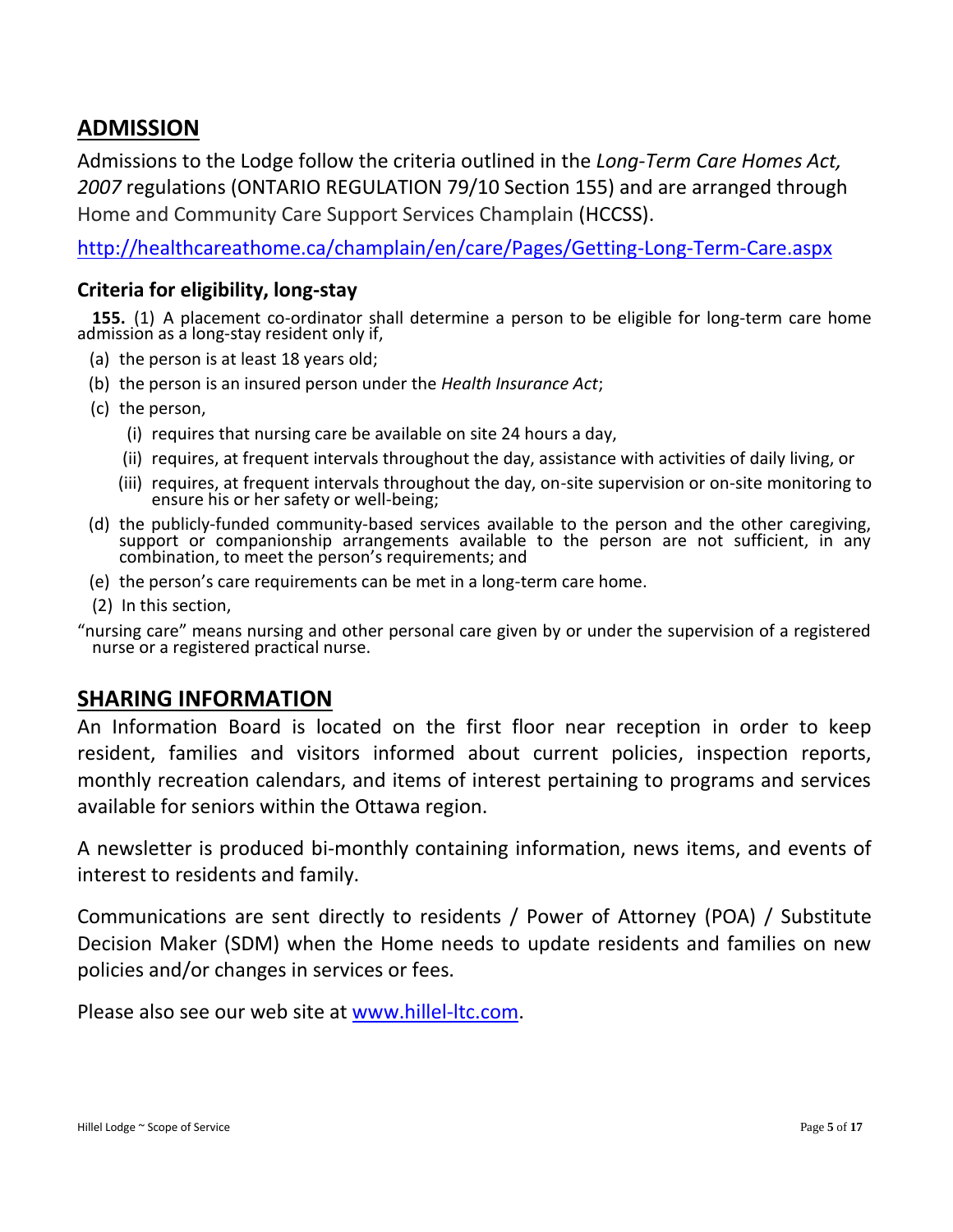# **CARE AT THE LODGE**



# **PERSON-CENTRED CARE**

To ensure Hillel Lodge remains at the forefront of resident care, we are moving forward with the implementation of a new and innovative person-centred care model that enhances our philosophy of care and specifically supports our residents with dementia. Models such as Butterfly, Green House, and Eden Alternative are transforming the way we think about seniors' care. We are committed to implementing our own unique model providing residents with an environment better adapted to individual needs and enhanced care programs and services offering the best to our elders in their final years.

## **RESIDENT AND FAMILY AS PARTNERS IN CARE**

The Bess and Moe Greenberg Family Hillel Lodge strives to provide services designed to not only meet but exceed the expectations of residents and those close to them. Foundational to this care are our mission, vision, and values which place the resident as the primary focus of our person-centred care philosophy. We also believe family are important members of the team and invite them to take an active role in the care planning process by sharing their knowledge of the preferences and life history of their loved one so that together we can plan for the optimal delivery of care.

We encourage families to visit between 8:00 am and 8:00 pm out of consideration for the comfort and schedules of all residents during the early morning and late evening. Visiting outside of these hours should be discussed with the Unit Nurse. There are no visiting time limits for family / friends of critically ill residents.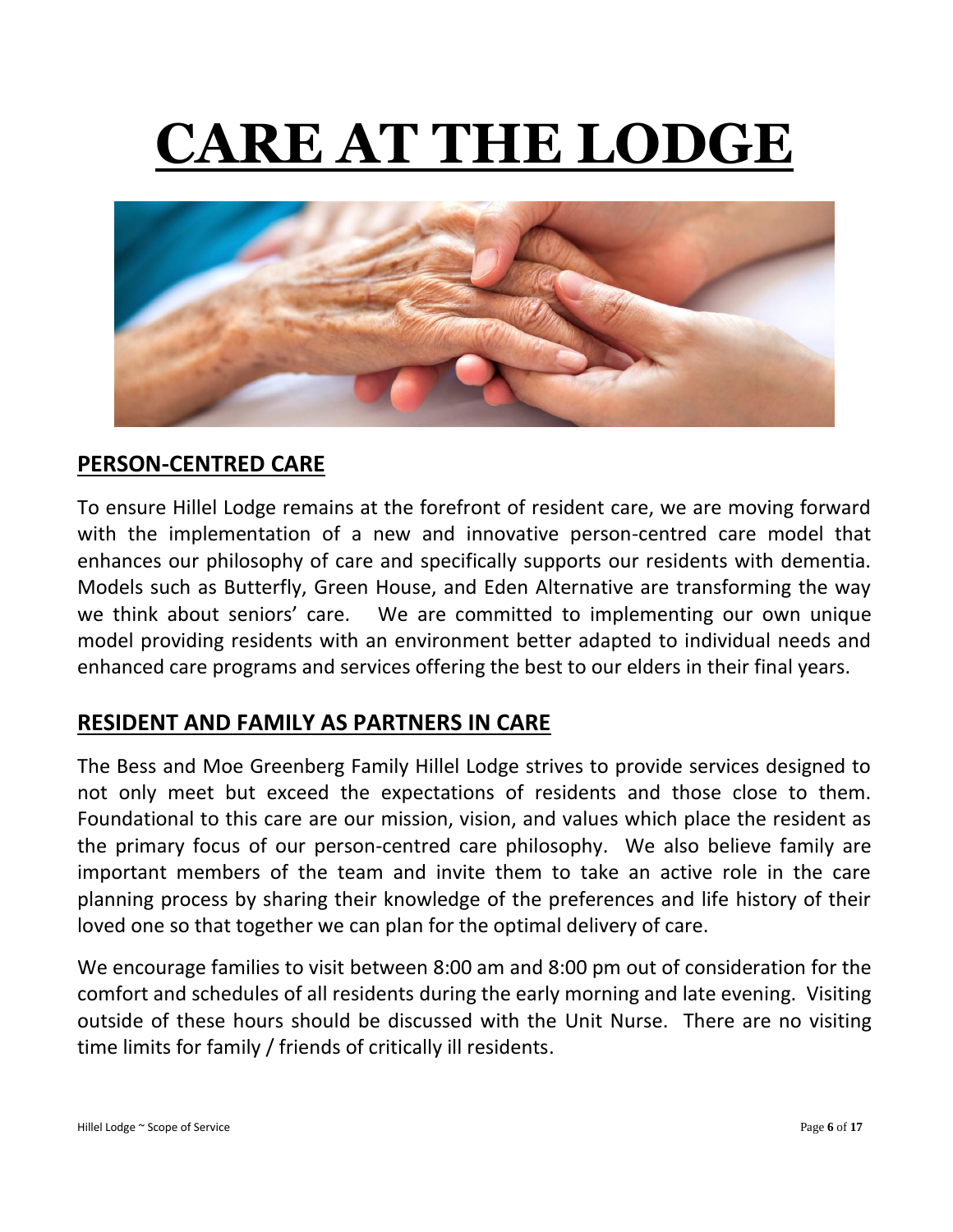## **NURSING SERVICES**

Nursing staff is made up of Registered Nurses (RN), Registered Practical Nurses (RPN), and Personal Support Workers (PSW) who provide care 24 hrs per day. The focus of their practice is the well-being and quality of life of the resident from a wholistic perspective.

Residents' clinical status is assessed daily by the Registered Nursing staff. Based on these assessments, an individualized plan of care is implemented and regularly updated as needed in collaboration with the Resident / Power of Attorney for Personal Care / Substitute Decision Maker.

A RN or a RPN oversees each resident unit and is responsible for the day-to-day functioning of the unit as well as for medication and treatment administration. PSWs provide the direct care, such as bathing, grooming, toileting, and assistance with mobility, transfers, and meals.

#### **MEDICAL SERVICES**

The Medical Director and attending physicians are available to serve the residents' medical needs. The Home's physicians visit weekly and provide on-call emergency coverage. Residents or families wishing to connect directly with a physician should speak with the unit nurse.

Residents can retain their own personal physician provided the physician signs an agreement with the Home. For further information, contact the Director of Nursing or the Director of Social Work, Program and Support Services.

#### **MEDICATIONS**

All medications are administered by an RN or RPN based on a physician's order. The pharmacist conducts medication reviews on admission and quarterly for each resident and when requested. Residents are not permitted to keep any medications in their rooms unless so ordered by the physician. Residents choosing to incorporate alternate therapy as part of their care regime are required to disclose to his/her attending physician or RN/RPN this information so their physician and pharmacy can review for possible side effects or interactions.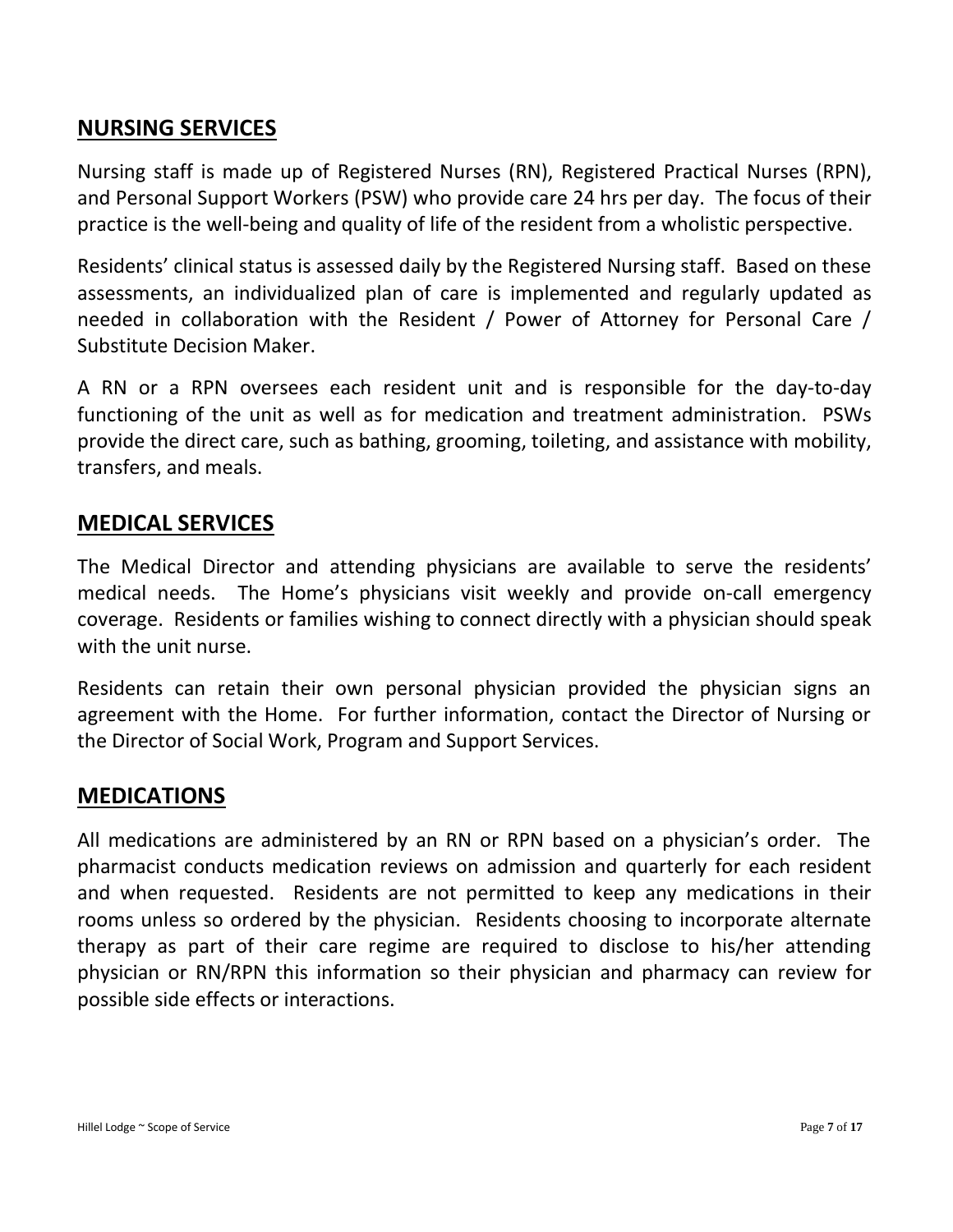# **PSYCHO-GERIATRIC OUTREACH SERVICES**

Residents over the age of 65 are eligible to be referred to a psychiatrist from the Geriatric Outreach Team of the Royal Ottawa Mental Health Centre. Residents or their representatives may request a referral, or a referral may be recommended by the resident's physician. Once consent is obtained, the psychiatrist will assess the resident on site, share their recommendations with the care team, and follow up as necessary.

Off-site psychiatric services for residents under 65 can be arranged through their physician.

# **BEHAVIOURAL SUPPORTS ONTARIO (BSO)**

Behavioural Supports Ontario (BSO) is a project initiated by the Ministry of Health and Long-Term Care in 2011 to improve health care services for older adults who are experiencing complex responsive behaviours associated with dementia, mental health, or other neurological conditions.BSO champions are staff who work closely with the care team to identify triggers of responsive behaviours and develop strategies for reducing or managing these behaviours thereby improving quality of life.

## **RESIDENT CARE CONFERENCES**

Within six (6) weeks after admission, the multi-disciplinary team meets to discuss the initial care plan for each new resident. The core staff members on the team consist of the Physician, RN/RPN and Social Worker/Social Service Worker with input from the registered dietician, therapeutics, and recreation teams. Residents and family members are invited to this initial care conference and annually to provide input on the best ways to provide care and support to each resident. Conferences are also held any time there is a significant change in health or other condition.

#### **SPIRITUAL AND RELIGIOUS CARE**

We support each resident's right to celebrate his or her faith and will attempt to meet the spiritual needs of our residents within their religious affiliation. There is an attending Rabbi or other visiting clergy who can be invited to meet with residents during times of need, illness, grief, or palliative care. Pastoral visits can be arranged upon request or on an individual basis for residents through the Director of Social Work, Programs and Support Services or the Manager of Recreation and Volunteers.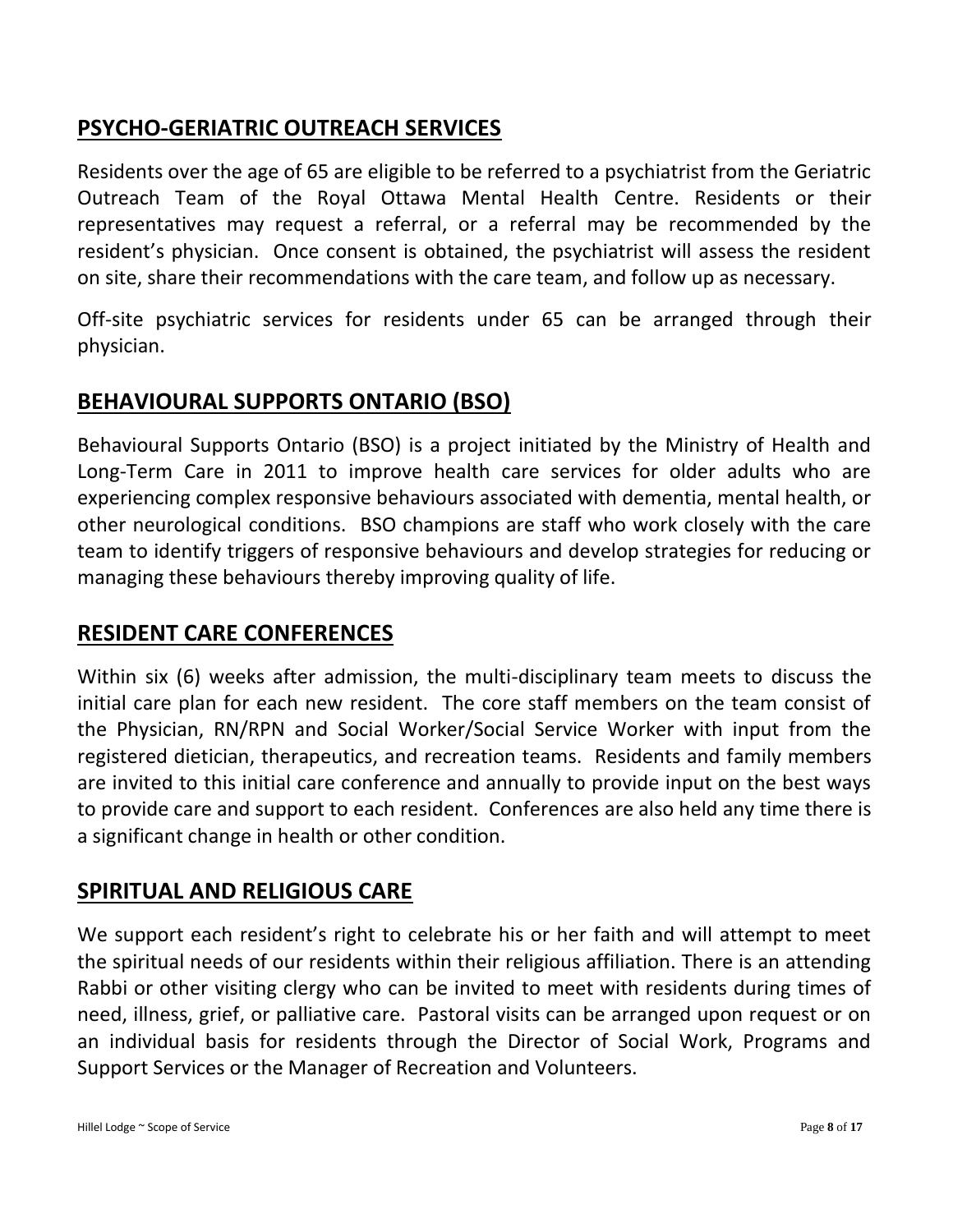## **RECREATION THERAPY AND PROGRAMS**

The Recreation Department strives to provide high quality programs, 7 days a week including most evenings and weekends, to meet social and leisure needs of the residents. Recreation activities are offered daily at convenient times to encourage participation. Recreation activities and the use of our public spaces harmonize with Sabbath programming in observance of Orthodox Judaism.

Upon admission, a Recreation Staff person meets with the resident, and family if required / requested, to discuss specific needs and individual preferences in order to develop a custom-made recreation plan. Monthly calendars highlighting daily recreation activities are provided at the beginning of each month. Family members and friends are encouraged to attend programs and special events.

## **FOOD SERVICES and NUTRITIONAL ASSESSMENTS**

Nutritional assessments of all residents are done on admission and quarterly or as needed under the direction of the Registered Dietitian. Resident food preferences are obtained upon admission. Resident's weight, food & fluid intake, chewing & swallowing difficulties, and any special dietary requirements are monitored.

All meals and snacks served at the Home are strictly kosher and under the supervision of the Ottawa Vaad HaKashrut. Each day's meals provide a variety of foods which meet the Standards of Canada's Food Guide, the standards set by the Vaad HaKashrut, and the nutritional needs of the residents.

All meals are served in the dining room. Lunch and supper alternate between dairy and meat meals. All meals include soup or salad, a choice of entree, vegetable, and dessert. On Fridays, there is the traditional Friday night meal welcoming Shabbat. Special items are featured on Jewish holidays. Cold juices are served at mid-morning. Additional refreshments, consisting of hot/cold beverages and snacks, are served at mid-afternoon and prior to bedtime.

**Kosher food that is prepared in the Home's kitchens, which is supervised and approved by the Ottawa Vaad HaKashrut, is permitted in the dining room, café, garden and other public areas. Food items, including kosher and non-kosher items, that are brought into the Home may only be stored and consumed in the resident's room.**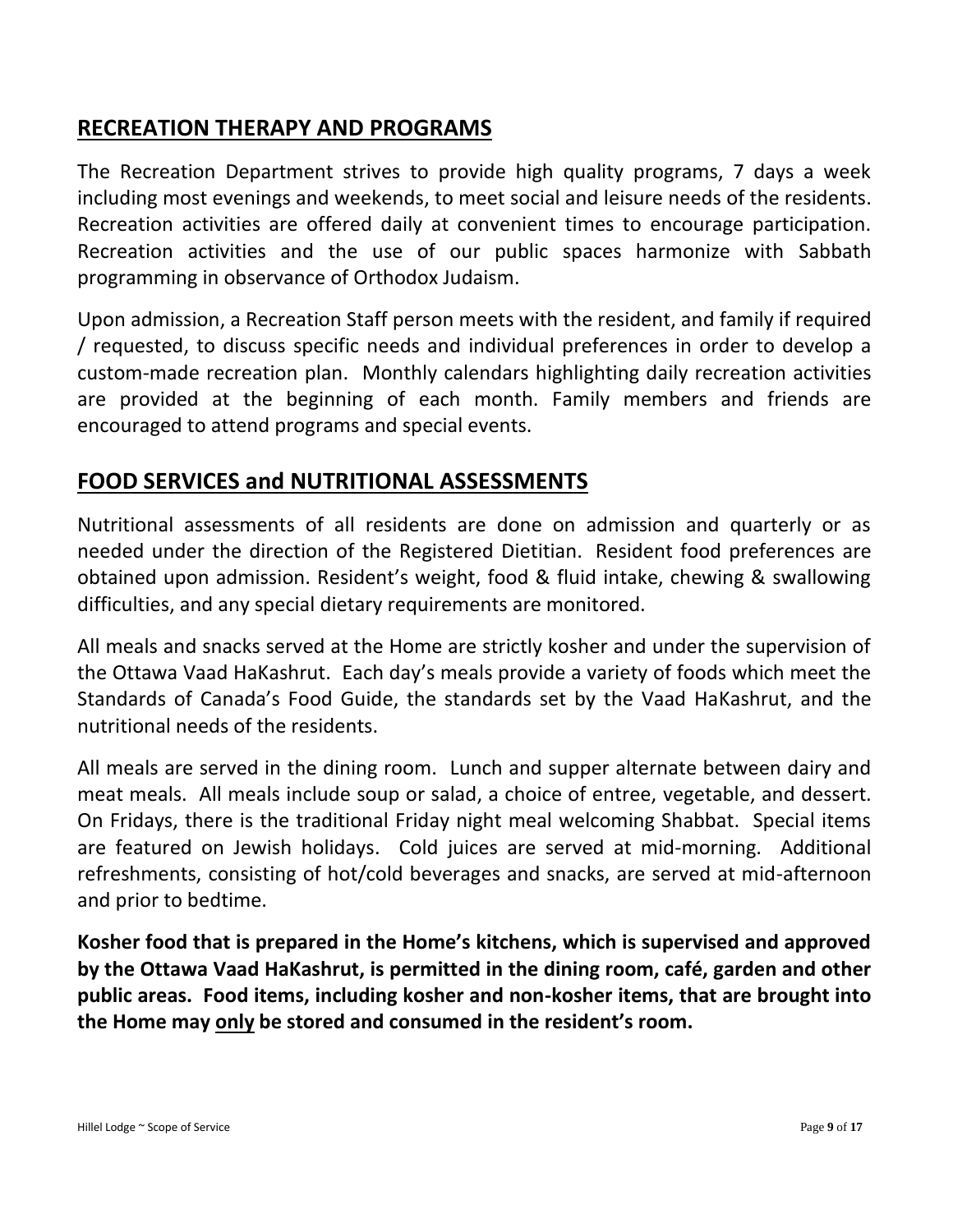# **Social Work**

The social work department plays a key role in enhancing the quality of life of Hillel Lodge residents by minimizing the institutional aspects of the facility and making the Lodge feel more like a home. Comprised of both registered Social Workers and registered Social Service Workers, the social work department:

- offers counselling to residents
- arranges for admissions, placement, and discharge of residents
- advocates on behalf of residents
- supports, develops, and implements innovative recreational programs
- acts as a liaison with Family and Resident councils.

Residents are encouraged to contact the social work department for help with feelings of helplessness, hopelessness, loneliness, or boredom. Our staff is trained to deal with any interpersonal issues, ranging from intimacy to aggression and violence to concerns about a roommate, and we work with residents to ensure that they are active participants in their care planning and decision-making.

# **THERAPY SERVICES**

The Restorative Care program strives to restore a person's functional status to their maximum potential. This may include programs such as ambulation, restorative dining, sensory stimulation, physiotherapy, and occupational therapy. Our Restorative Care Workers, Physiotherapy Aids (PTAs) and Occupational Therapy Aids (OTAs), work under the direction of the Physiotherapist and the Occupational Therapist.

Restorative rehabilitation builds on the restorative care program by maximizing the amount of time a resident is engaged in restorative programs. Nursing, recreation, and restorative care staff all work together to ensure that a resident is achieving their maximum benefit. Examples of restorative rehabilitation programs are ambulation, toileting, active & passive range of motion, dressing and communication.

All residents receive a physiotherapy assessment upon admission. The Home provides the services of an Occupational Therapist one day a week by referral. The Home does not provide the services of a Speech Therapists, but referrals can be made by the attending physician for this service.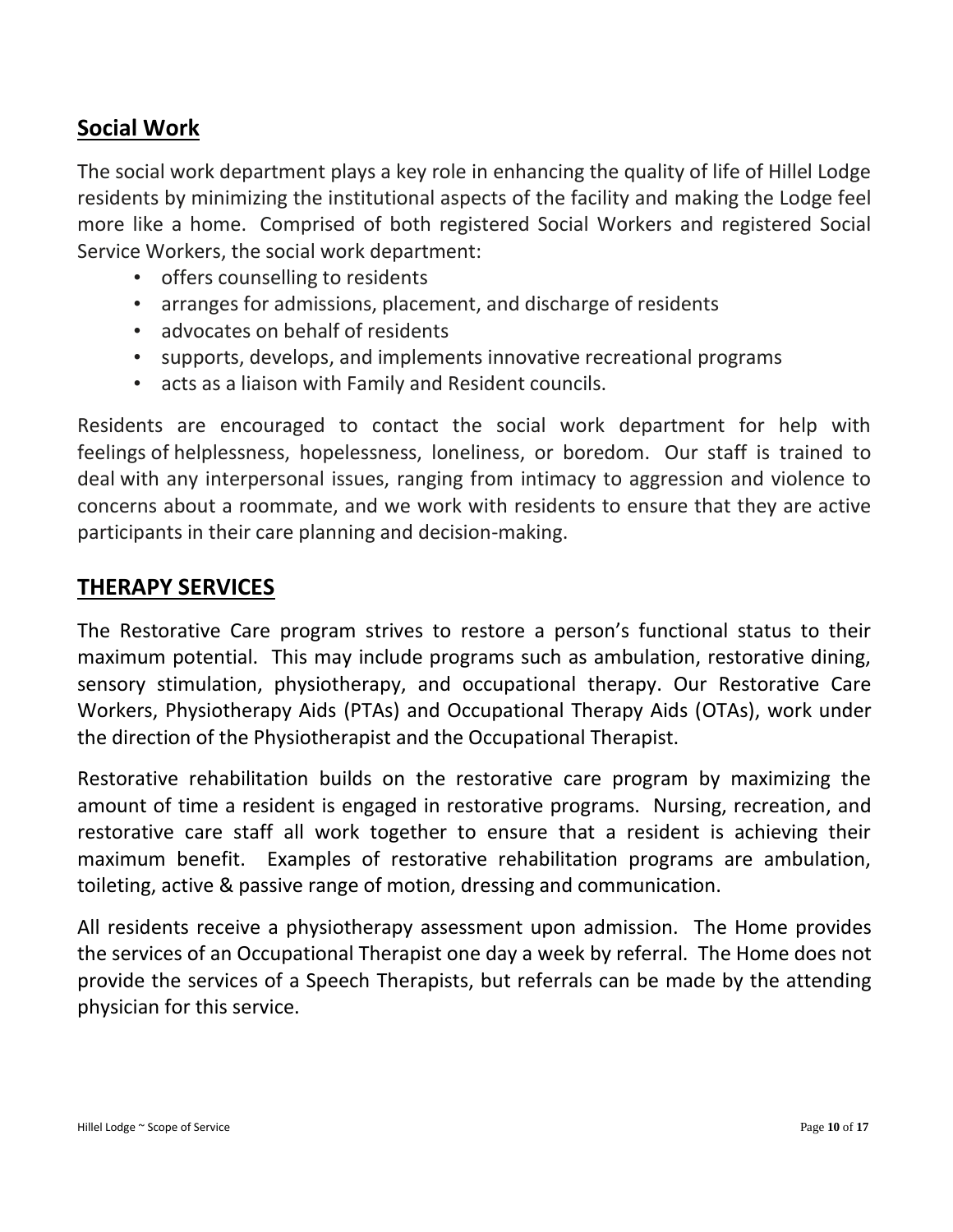# **VOLUNTEER SERVICES**

Our volunteers' contribution in enriching the lives of the residents at Hillel Lodge cannot be overemphasized. Volunteers are here to enhance the quality of life and to support services to the residents. In addition to giving individual attention to residents, volunteers help create a pleasant atmosphere and assist residents in a variety of ways. Families and friends are welcome and encouraged to become a registered volunteer. For more information on these exciting opportunities to be involved in creating a community of caring contact the Manager of Recreation and Volunteers.

## **RESIDENTS' COUNCIL**

Residents' Council meets regularly to discuss pertinent issues related to the Home and to maintain a strong line of communication between the residents and management to achieve many goals and provide suggestions for improving the quality of care.

## **FAMILY COUNCIL**

The Family Council is an organized, self-led, self-determining, democratic group composed of family and friends of the residents of the home. The Family Council has the mandate to provide assistance, information and advice to residents, family members and friends of residents.

# **PRIVATE DUTY CARE GIVERS**

Residents or family members may make their own arrangements for private duty caregivers and must assume all responsibility for the actions and conduct of the private duty caregiver while he/she works on behalf of the resident at Hillel Lodge.

It is recommended that:

- your caregiver is hired through a reputable agency
- references are obtained
- a police check for the vulnerable population is obtained
- private insurance for liability protection is obtained
- you ensure that your caregiver takes the Influenza vaccine so that he/she can continue to work during an outbreak

*Private duty caregivers must also adhere to all legislation related to long-term care.*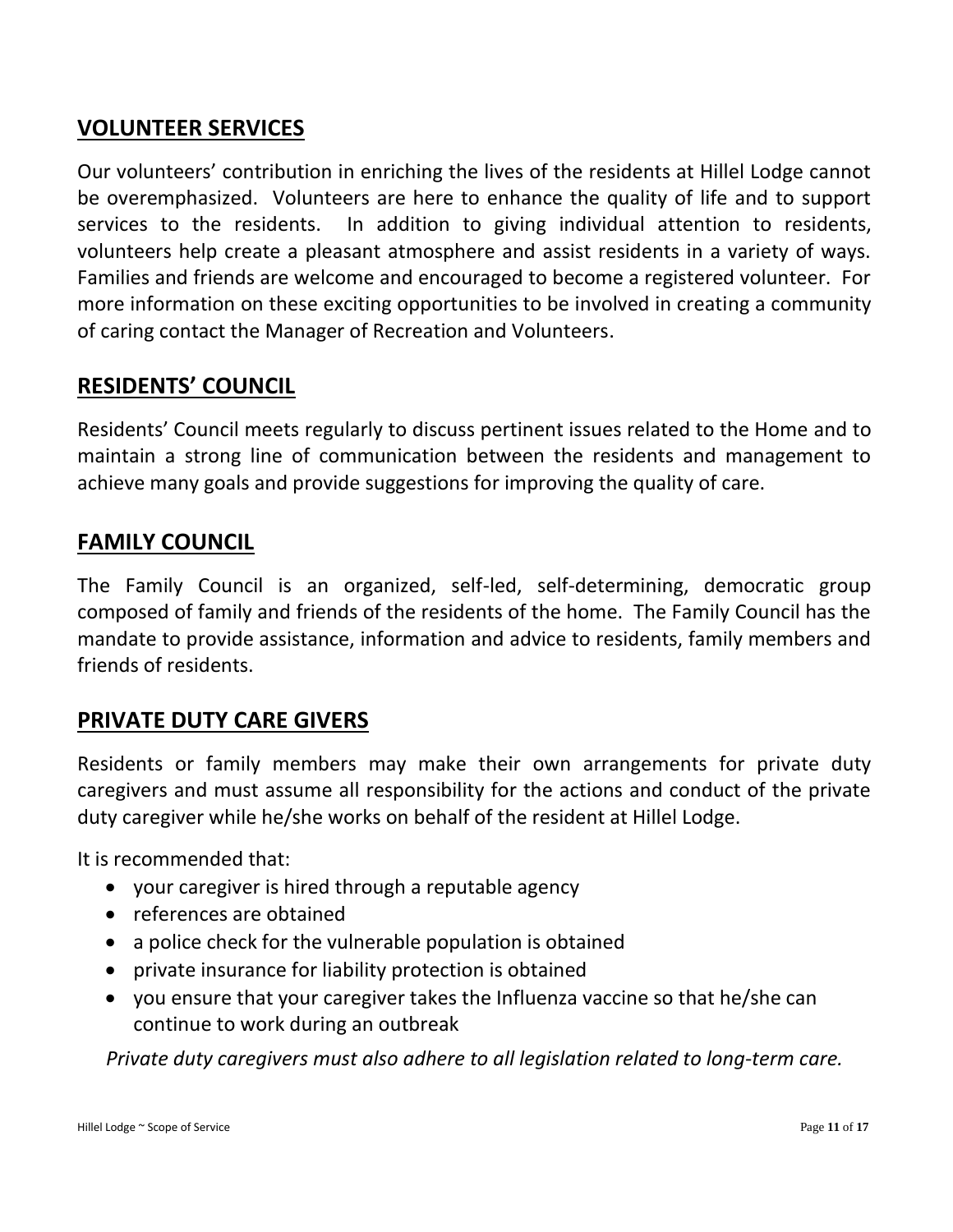# **ADDITIONAL SERVICES AVAILABLE IN-HOUSE (additional cost)**

Assistance can be provided to the resident as required for the following services:

- Audiology
- Foot Care
- Dental Care and Dentures
- Optometry

## **FINANCE AND ADMINISTRATION**

Finance and Administration support the resident and/or their Power of Attorney or Substitute Decision Maker through the legal and financial aspects of the admission process including the signing of the Resident Accommodation Agreement. Assistance can also be sought for application for a rate reduction and veterans' benefits if applicable.

#### Trust Accounts

Residents are encouraged to open a trust account so that they can securely keep and access cash within the Home.

The trust account may be used for payment of goods and services provided in the Home making it easier for residents to access these items without worrying about having the money available at the time of the event. **The Home is not responsible for lost money.**

#### **ENVIRONMENTAL SERVICES**

Resident room and common areas are cleaned on a daily basis to ensure that the environment is clean, pleasant, and safe. This includes daily cleaning of washrooms, emptying of garbage, general light cleaning and tidying of rooms.

Laundry services are available six days a week. All clothing articles should be machinewashable, able to be dried in commercial dryers, and clearly labelled with the resident's name. **Please note that the Home is not responsible for lost clothing.**

Maintenance services maintain the building environment and systems and provide support to residents in their rooms where deemed appropriate. A fee may be charged for these services.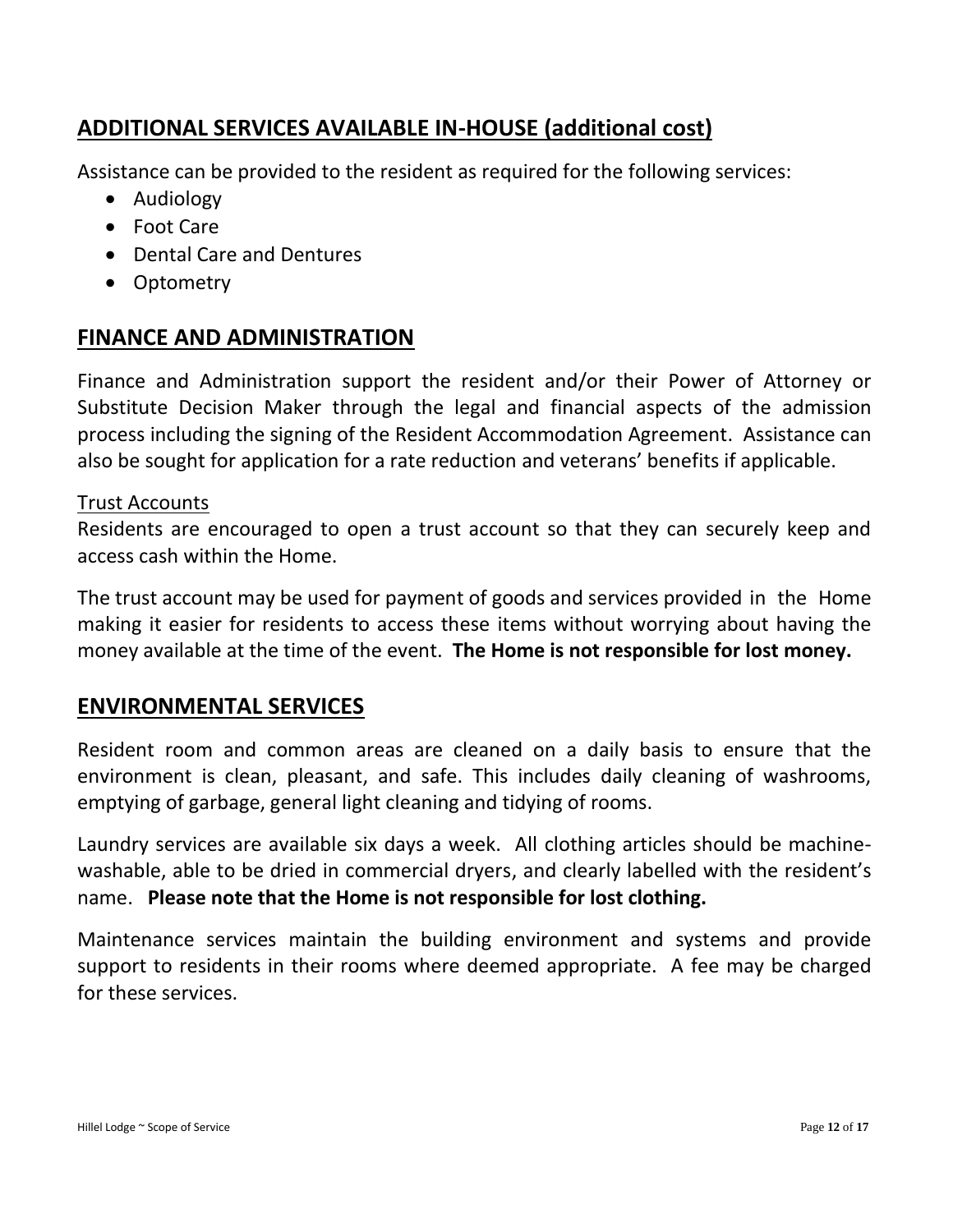# **INFECTION PREVENTION AND CONTROL**

Infection control programs are designed to prevent, identify, and manage infections. The best method of preventing infections is by proper hand washing. Staff follow strict hand hygiene protocols and we encourage residents and all visitors to do the same. Hand sanitizing stations are placed at regular intervals in the hallways and in resident rooms. It is recommended that everyone use sanitizing gel upon entering and exiting the building and prior to entering a resident room and upon exit as well.

#### Outbreaks and Immunizations

It is strongly recommended that family members and visitors limit their visits during an outbreak when residents in the Home are ill. The purpose of this is to protect the residents and other family members from illness and to prevent the spread of illness.

Family members and visitors should not visit if they are exhibiting cold or flu like symptoms (i.e. runny nose, sneezing, fever, cough, vomiting or diarrhea). Residents catch these infections easily, therefore, annual flu shots are strongly recommended for all residents and for frequent visitors to the facility.

### **OPPORTUNITIES FOR IMPROVEMENT**

#### Satisfaction Surveys

Satisfaction Feedback Surveys are conducted annually so that each resident or their family representative is provided with a confidential opportunity to formally evaluate our care and services. The results of these surveys will be reported back to the residents and families. Suggestions made on the Surveys are also used during operational planning to improve quality of life for residents.

#### Should You Have a Complaint

Hillel Lodge is committed to ensuring that every resident receives the best possible care. However, there may be circumstances where a resident or family members finds it necessary to voice a concern regarding the care or service received. Please speak directly with the unit nurse or a member of the management team. Should the resident or family member choose or deem it necessary, the information can be given directly to the MOHLTC  $1 - 866 - 434 - 0144$ .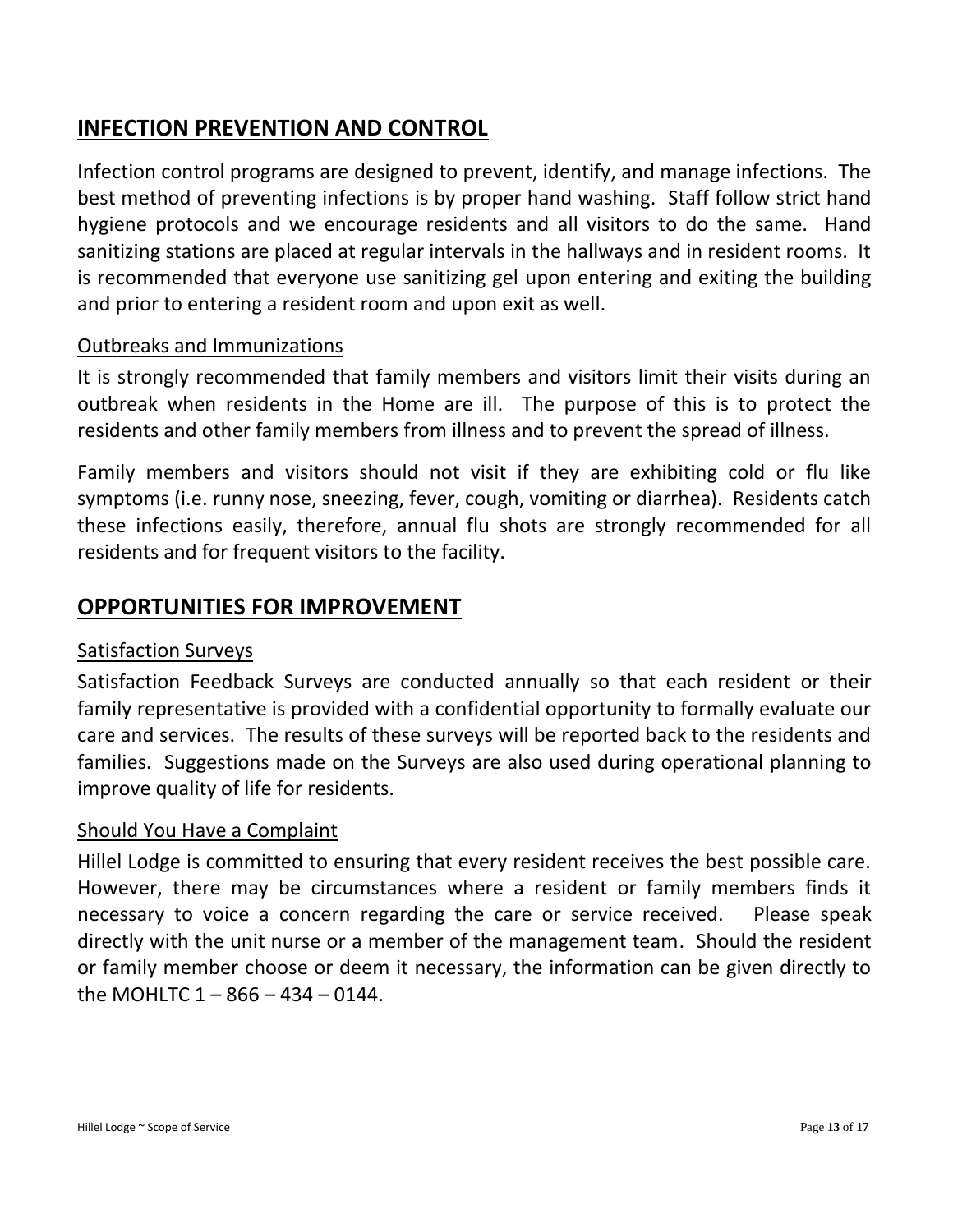# **RESIDENTS' BILL OF RIGHTS**

Ontario 's *Long-Term Care Homes Act, 2007* (LTCHA) and Ontario Regulation 79/10 (Regulation) made under the LTCHA came into force on July 1, 2010.

The LTCHA is designed to help ensure that residents of long-term care homes receive safe, consistent, high-quality, resident-centred care. The goal is to create long-term care home environments where residents feel at home, are treated with respect, and have the supports and services they need for health and well-being.

Section 3 of the LTCHA sets out the Residents' Bill of Rights, which addresses residents' personal well-being and safety and includes the privileges, choices, and protections available to all residents of a Home.

#### **The Fundamental Principle: HOME**

A long-term care home is primarily the home of its residents and is to be operated so that it is a place where they may live with dignity and in security, safety and comfort and have their physical, psychological, social, spiritual and cultural needs adequately met (LTCHA 2007, c. 8, s.1)

#### **Residents' Bill of Rights**

**3** (1) Every licensee of a long-term care home shall ensure that the following rights of residents are fully respected and promoted:

- 1. Every resident has the right to be treated with courtesy and respect and in a way that fully recognizes the resident's individuality and respects the resident's dignity.
- 2. Every resident has the right to be protected from abuse.
- 3. Every resident has the right not to be neglected by the licensee or staff.
- 4. Every resident has the right to be properly sheltered, fed, clothed, groomed and cared for in a manner consistent with his or her needs.
- 5. Every resident has the right to live in a safe and clean environment.
- 6. Every resident has the right to exercise the rights of a citizen.
- 7. Every resident has the right to be told who is responsible for and who is providing the resident's direct care.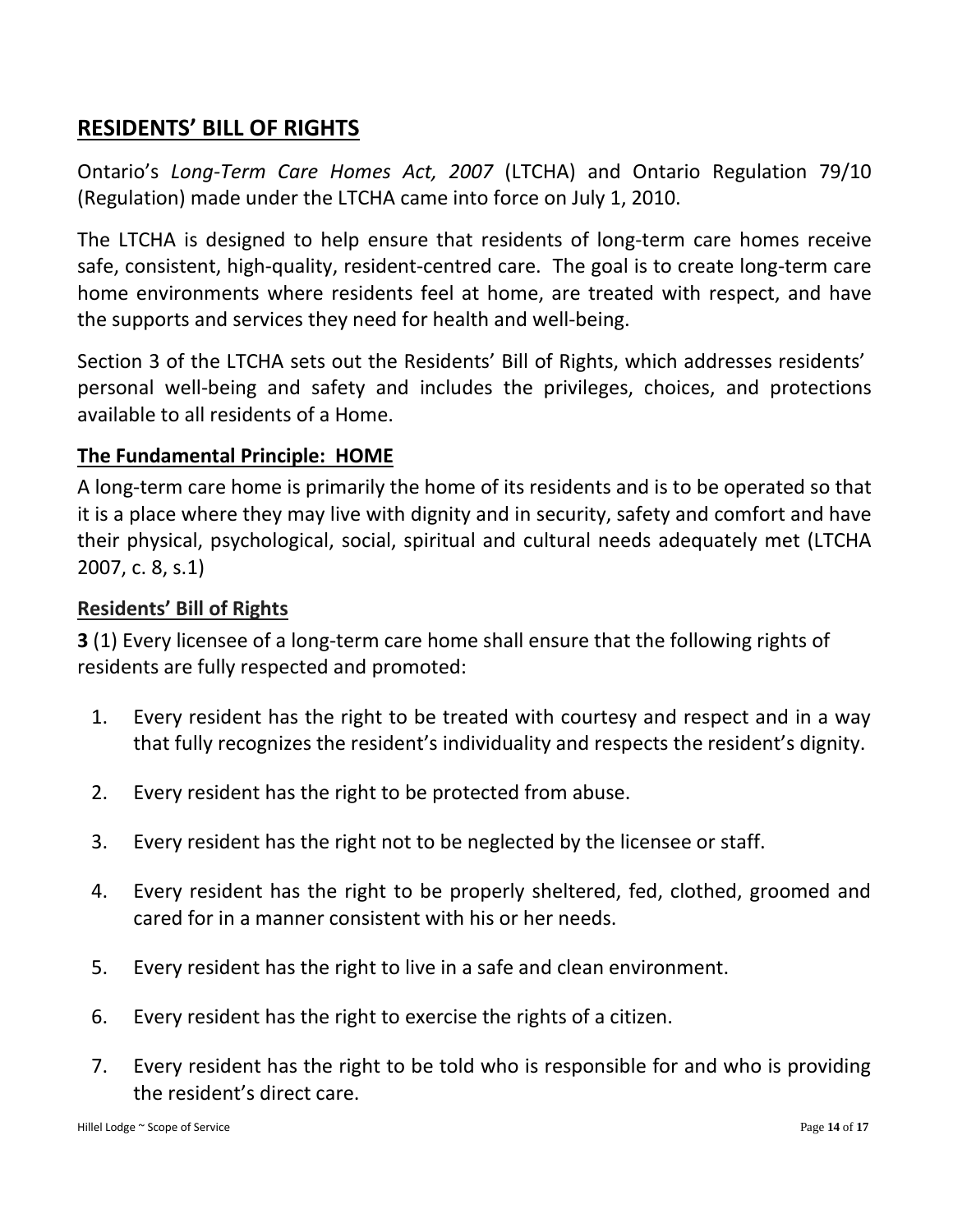- 8. Every resident has the right to be afforded privacy in treatment and in caring for his or her personal needs.
- 9. Every resident has the right to have his or her participation in decision-making respected.
- 10. Every resident has the right to keep and display personal possessions, pictures and furnishings in his or her room subject to safety requirements and the rights of other residents.
- 11. Every resident has the right to:
	- i. Participate fully in the development, implementation, review and revision of his or her plan of care,
	- ii. Give or refuse consent to any treatment, care or services for which his or her consent is required by law and to be informed of the consequences of giving or refusing consent,
	- iii. Participate fully in making decision concerning any aspect of his or her care, including any decision concerning his or her admission, discharge or transfer to or from a long-term care home or a secure unit and to obtain an independent opinion with regard to any of those matters, and
	- iv. Have his or her personal health information within the meaning of the Personal Health Information Protection Act, 2004 kept confidential in accordance with that Act, and to have access to his or her records of personal health information, including his or her plan of care, in accordance with that Act.
- 12. Every resident has the right to receive care and assistance toward independence based on a restorative care philosophy to maximize independence to the greatest extent possible.
- 13. Every resident has the right not to be restrained, except in the limited circumstances provided for under this Act and subject to the requirements provided for under this Act.
- 14. Every resident has the right to communicate in confidence, receive visitors of his or her choice and consult in private with any person without interference.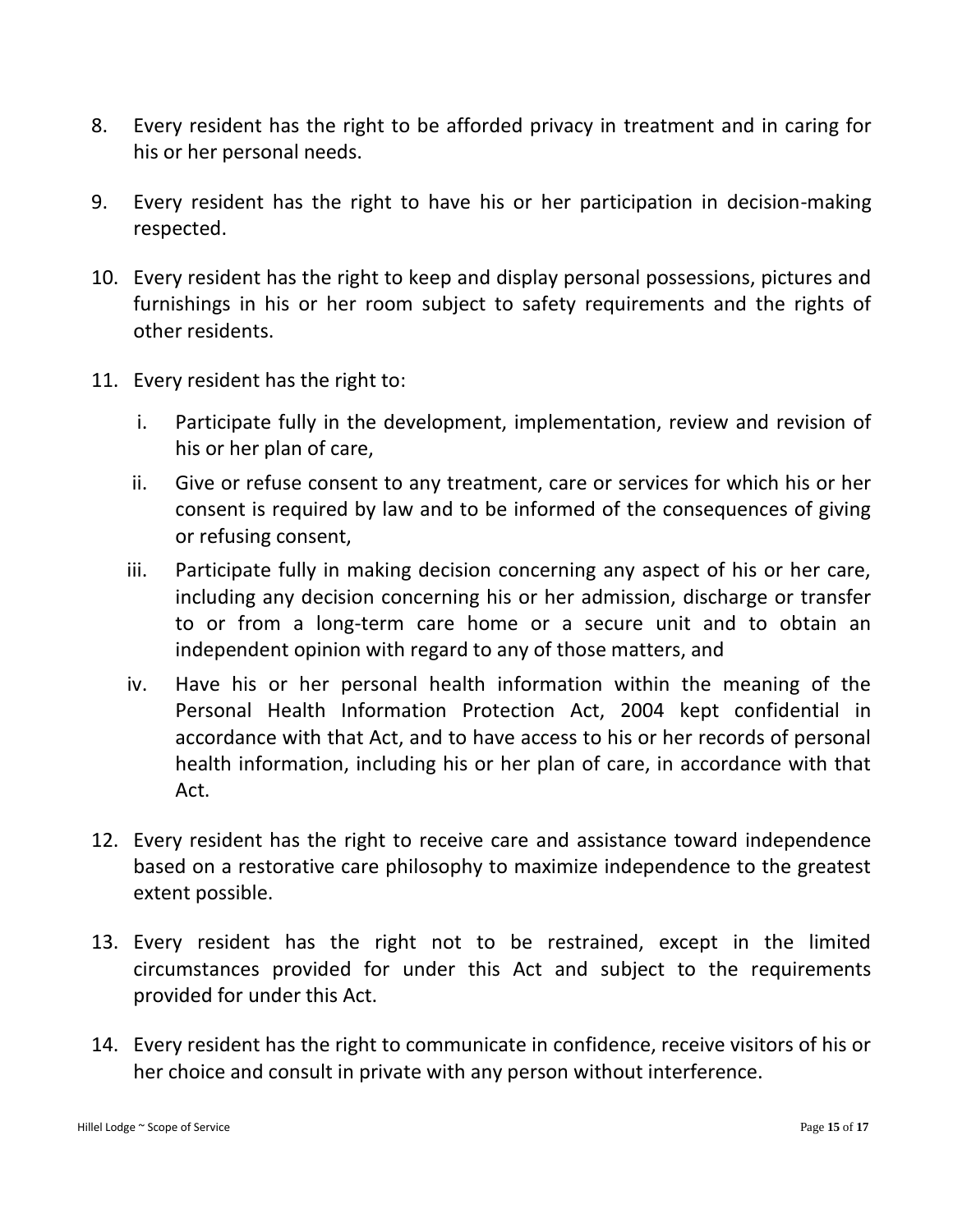- 15. Every resident who is dying or who is very ill has the right to have family and friends present 24 hours per day.
- 16. Every resident has the right to designate a person to receive information concerning any transfer or any hospitalization of the resident and to have that person receive that information immediately.
- 17. Every resident has the right to raise concerns or recommend changes in policies and services on behalf of himself or herself or others to the following persons and organizations without interference and without fear of coercion, discrimination or reprisal, whether directed at the resident or anyone else,
	- i. the Residents' Council,
	- ii. the Family Council,
	- iii. the licensee, and, if the licensee is a corporation, the directors and officers of the corporation, and, in the case of a home approved under Part Vlll, a member of the committee of management of the home under section 132 of the board of management for the home under section 125 or 129,
	- iv. staff member,
	- v. government officials,
	- vi. any other person inside or outside the long-term care home.
- 18. Every resident has the right to form friendships and relationships and to participate in the life of the long-term care home.
- 19. Every resident has the right to have his or her lifestyle and choices respected.
- 20. Every resident has the right to participate in the Residents' Council.
- 21. Every resident has the right to meet privately with his or her spouse or another person in a room that assures privacy.
- 22. Every resident has the right to share a room with another resident according to their mutual wishes if appropriate accommodation is available.